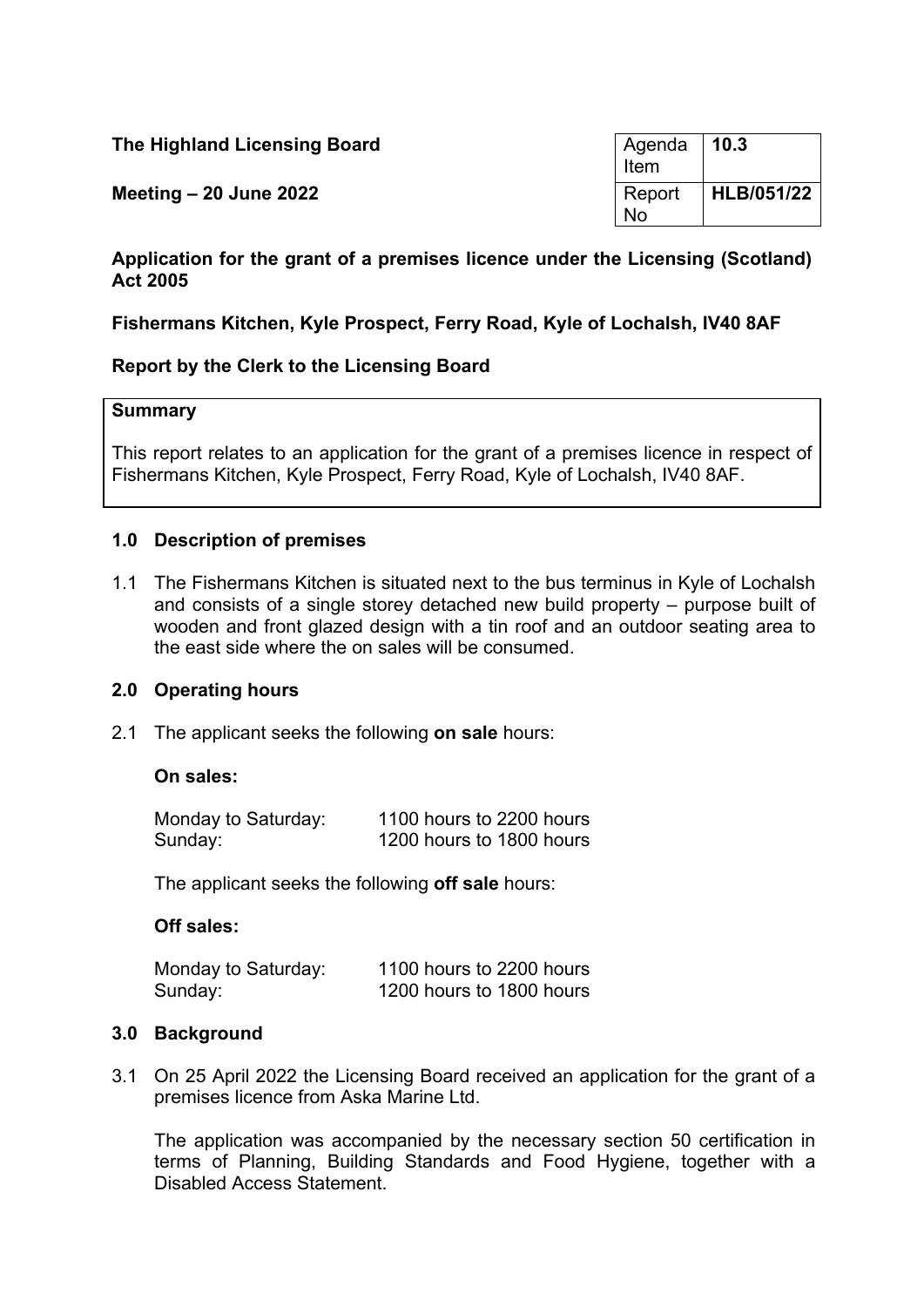- 3.2 The application was publicised during the period 4 May 2022 until 25 May 2022 and confirmation that the site notice was displayed has been received.
- 3.3 In accordance with standard procedure, Police Scotland, the Scottish Fire and Rescue Service and the Council's Community Services (Environmental Health) and Planning and Building Standards were consulted on the application.
- 3.4 Notification of the application was also sent to NHS Highland and the local Community Council.
- 3.5 Further to this publication and consultation process, no timeous objections or representations have been received.
- 3.6 The applicant must nevertheless be given the opportunity to be heard before the Board determines the application and has accordingly been invited to the meeting. The applicant has been advised of the hearings procedure which may also be viewed via the following link:

[https://www.highland.gov.uk/downloads/file/6399/licensing\\_hearings\\_procedurel](https://www.highland.gov.uk/downloads/file/6399/licensing_hearings_procedurelicensing_board) [icensing\\_board](https://www.highland.gov.uk/downloads/file/6399/licensing_hearings_procedurelicensing_board)

### **4.0 Legislation**

4.1 The Licensing Board must, in considering and determining the application, consider whether any grounds of refusal apply and, if none of them applies, the Board must grant the application.

Relevant grounds of refusal are: -

- 1. that the premises are excluded premises;
- 2. that the Board considers, having regard to the licensing objectives, that the applicant is not a fit and proper person to be the holder of a premises licence;
- 3. that the grant of the application would be inconsistent with one or more of the licensing objectives;
- 4. that having regard to;
	- (i) the nature of the activities proposed to be carried on in the subject premises,
	- (ii) the location character and condition of the premises, and
	- (iii) the persons likely to frequent the premises,

the Board considers the premises are unsuitable for use for the sale of alcohol, or

5. that the Board considers that, if the application were to be granted, there would, as a result, be overprovision of licensed premises, or licensed premises of the same or similar description as the subject premises, in the locality.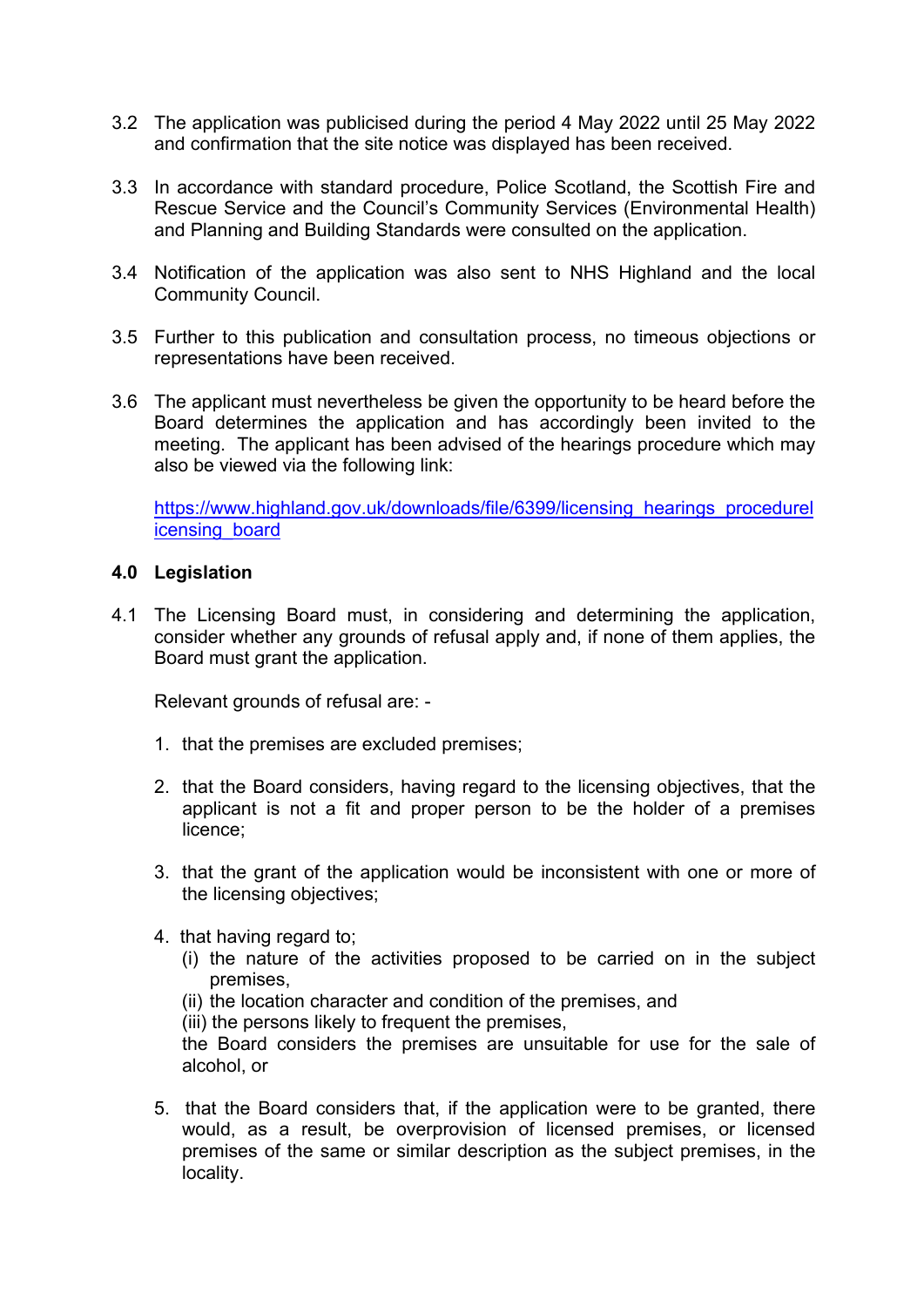- 4.2 For the purposes of the Act, the licensing objectives are-
	- (a) preventing crime and disorder,
	- (b) securing public safety,
	- (c) preventing public nuisance,
	- (d) protecting and improving public health, and
	- (e) protecting children and young persons from harm.
- 4.3 If the Board would refuse the application as made, but a modification is proposed by them and accepted by the applicant, the application can be granted as so modified.

### **5.0 Licensing Standards Officer**

- 5.1 The LSO has provided the following comments:-
	- (i) The property is situated on the unclassified Kyle Prospect, Ferry Road, near to the ferry slipway, Kyle of Lochalsh.
	- (ii) The property known as Fishermans Kitchen is comprised of a detached purpose-built single storey property which has an outdoor hospitality area.
	- (iii) The premises will offer alcohol for on and off sale provided from the bar/building area but all on sales will be consumed in the designated outdoor area. On Sales will be to seated patrons only.
	- (iv) The activities sought would appear to be reasonable and appropriate for the proposed operation of the premises.
	- (v) The children's policy is considered suitable and is within the policy of the Highland Licensing Board.
	- (vi) The layout plan submitted complies with the required specifications.
	- (vii) There would not appear to be any matter contained within the application that is inconsistent with the licensing objectives.
	- (viii) During the period of public consultation, no objections were received.
	- (ix) I have no objection to this application.

#### **6.0 HLB local policies**

- 6.1 The following policies are relevant to the application:-
	- (1) Highland Licensing Board Policy Statement 2018-23
	- (2) Highland Licensing Board Equality Strategy